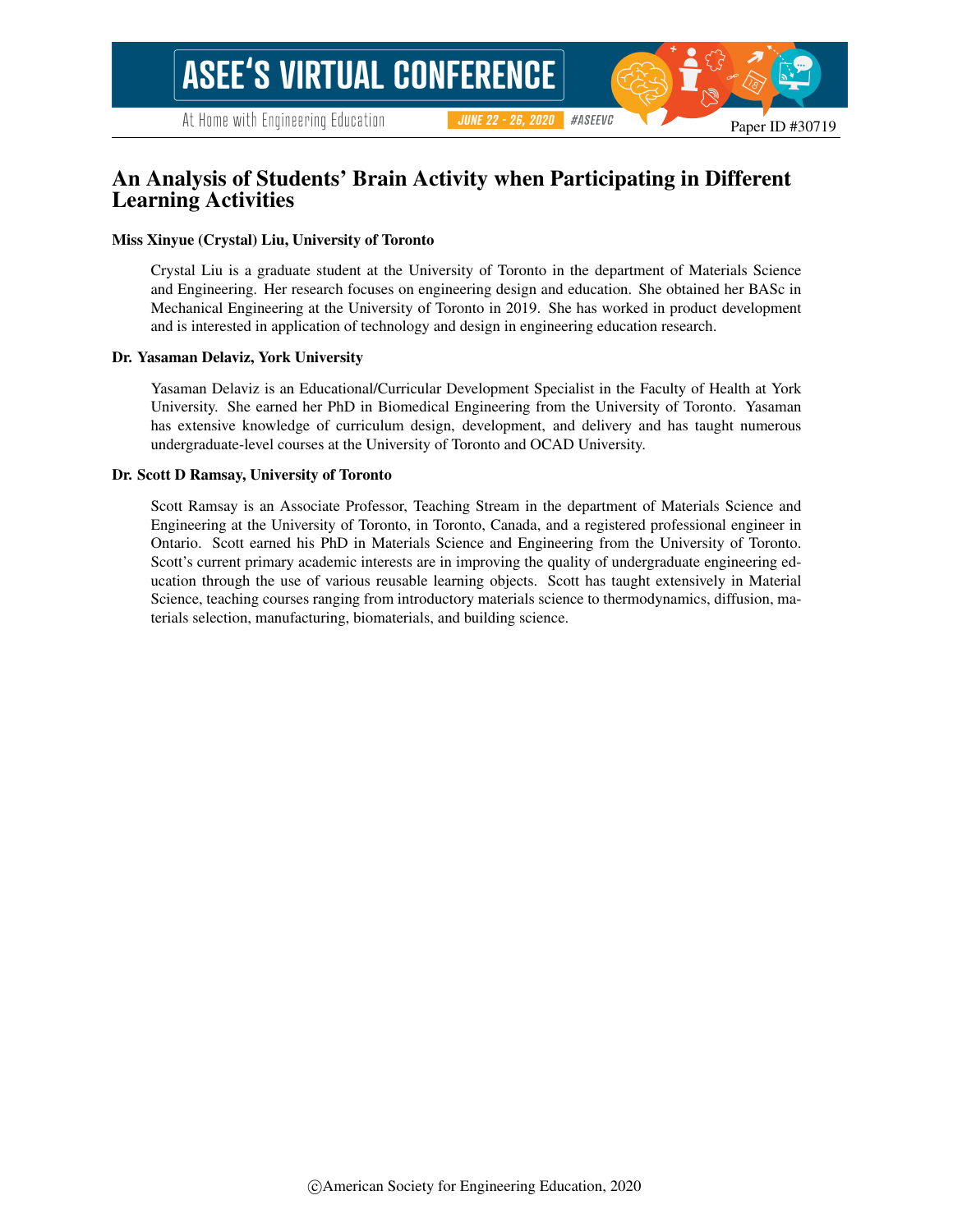# **An Analysis of Students' Brain Activity when Participating in Different Learning Activities**

### **1. Introduction**

Existing research has demonstrated the improvement in effectiveness of learning when specific teaching methods such as active learning activities are used, when compared with traditional passive instruction. Park and Choi state that in Technology Enhanced Active Learning (TEAL) classrooms, students demonstrate higher interest and engagement in class, as well as improved exam performance [1]. Freeman et. al. analyzed a significant amount of existing data from several studies on students' exam performance under traditional lecturing versus active learning and discovered that active learning strategies lead to a significant improvement in exam scores, specifically in science, technology, engineering, and mathematics (STEM) classes [2], [3]. There is also an increase in recognition and emphasis on experiential education and problem-based learning, both of which have been shown to lead to increased grades and positive feedback from students  $[4] - [7]$ .

Among these studies, effectiveness of learning is mostly measured and quantified through exam scores, self-reported surveys, or focus group studies. However, traditional grade-based assessment introduces many limitations and biases in studying student's retention of knowledge and high-level understanding on the practical aspect of the contents [8]. Additionally, these traditional assessment approaches are limited to providing only after-the-fact feedback to the instructors. Studies have shown that some measure of cognitive load may be obtained objectively through the use of electroencephalography (EEG) by measuring the bioelectrical activity of the brain [9], [10]. EEG data has also been used to assess concentration and stress level [11]. With increasing accessibility of commercial-grade EEG devices, some researches have used brainwave data as a means of analyzing students' engagement during various learning activities and determining the relationship between brain activities and test performance in small groups [12]. For example, Sun used an EEG device to quantify students cognitive load during the use of mobile polling [13].

EEG signals range from 0.5 Hz to over 30 Hz. Delta waves  $(0.5 \text{ Hz} - 4 \text{ Hz})$  are the slowest, commonly detected when a person is in deep sleep. Theta waves  $(4 Hz - 8 Hz)$  are detected during meditation and quiet focus. Alpha waves  $(8 Hz - 12 Hz)$  occur during relaxation when awake. Beta waves (14 Hz – 30 Hz) indicate the state of thinking, excitement, and concentration. Gamma waves are less well studied but are related to high cognitive load [14]. Among these frequency bands, theta, alpha and beta wave power are closely related to cognitive processes [10]. These frequencies are of particular interest in this study.

In order to better study the factors that contribute to students' engagement and performance, we collected and analyzed students' real time brainwave data while students participated in several varied learning activities. This study, which is a work-in-progress, provides baseline data that will be used in developing requirements for the design of a low-cost EEG device to be deployed to a sample of approximately 30 students in a large lecture environment, for the purpose of studying students' engagement and attention levels, which together with other assessment results the authors hope will provide valuable feedback on instructional methods.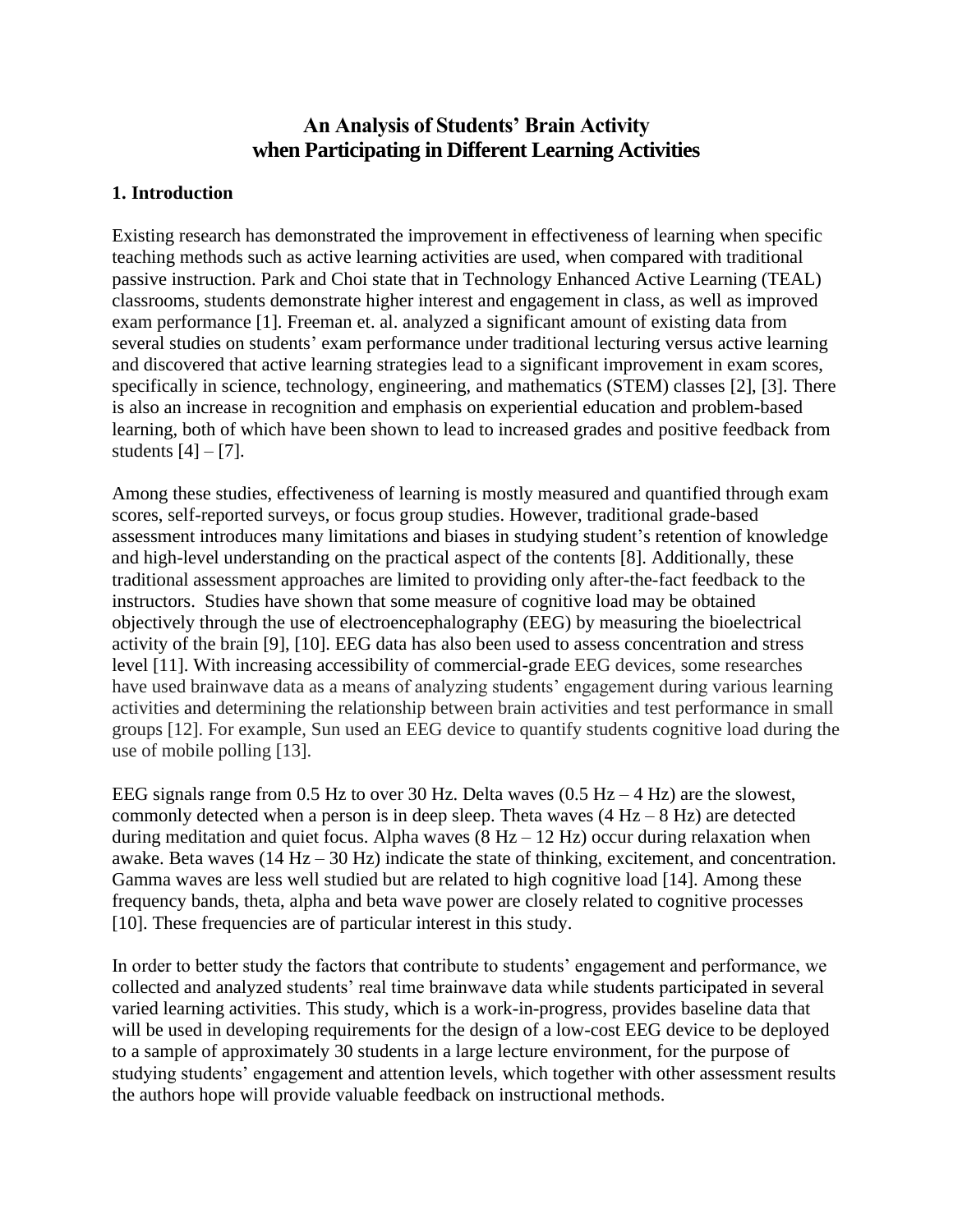### **2. Methodology**

The experiment was conducted in a first year (freshman) engineering design course at the University of Toronto. This design course included three one-hour lectures and one two-hour studio every week. The lectures were conducted in a large technology enhanced active learning (TEAL) classroom with 290 students. Studios are smaller size classes where the students work in groups of three to four students on a set of activities directed by the studio teaching assistants (TAs). Each studio contained six groups. Six participants (4 male, 2 female) were selected on a from 25 volunteers to participate in the first round of preliminary testing. This study has received Research Ethics Board approval via the Research Ethics Office of the University of Toronto.

An OpenBCI [15] Open Source EEG device was used for measuring and recording brain wave activity. Eight dry Ag/AgCl electrodes were placed at Fp1, Fp2, C3, C4, T5, T6, O1, and O2 positions based on the international 10-20 system. Two reference electrodes were placed on the ears. Dry electrodes were used to avoid the need for skin preparation, including the use of conductive paste, which is thought to be somewhat inconvenient to the participants. Data was captured using a sampling frequency of 250 Hz.

Prior to the experiment, a set of baseline data was captured by participants performing four 3 minute activities: participants keep eyes closed (EC); participants keep eyes open (EO) and maintain gaze focused on a cross on a white background; participants remain relaxed (RL) facing a blank wall in a quiet room; participants view a sequence of numerical digits displayed one-byone and then input the digits into the system, referred to as forward digit span (FDS); participants play a Tetris™ game (TT) with an increase in difficulty level every minute. FDS tasks are commonly used to measure number storage capacity in working memory [16]. EC and EO are common baseline activities used for device calibration, RL, FDS and TT are selected to represent the relaxed and focused states for comparison with the experimental data.

Following initial baseline data collection, participant EEG data was recorded during 3 class sessions. For each learning activity, data was captured in 180 seconds windows and collected simultaneously on three students working in the same group. Except for group discussions, scheduled by the lecturer for 90 seconds each. Activities during the data collection sessions were categorized based on the learning format, including: didactic learning (DL); active learning: group discussions (GD), questions & answers (QA); and experiential learning (EL). The data collection durations are summarized in Table 1.

| <b>Class Session</b> | <b>Learning Style</b> | Number of       | <b>Mean Collection Time</b> |
|----------------------|-----------------------|-----------------|-----------------------------|
|                      |                       | <b>Sessions</b> | <b>Across Sessions (ms)</b> |
|                      | DL                    |                 | 185068                      |
|                      | GD                    |                 | 89612                       |
|                      | QA                    |                 | 184594                      |
|                      | DL                    |                 | 171863                      |
|                      | GD                    |                 | 88257                       |
|                      | QA                    |                 | 174570                      |
|                      | ЕI                    |                 | 182171                      |

**Table 1** – Duration of data collected for different learning activity.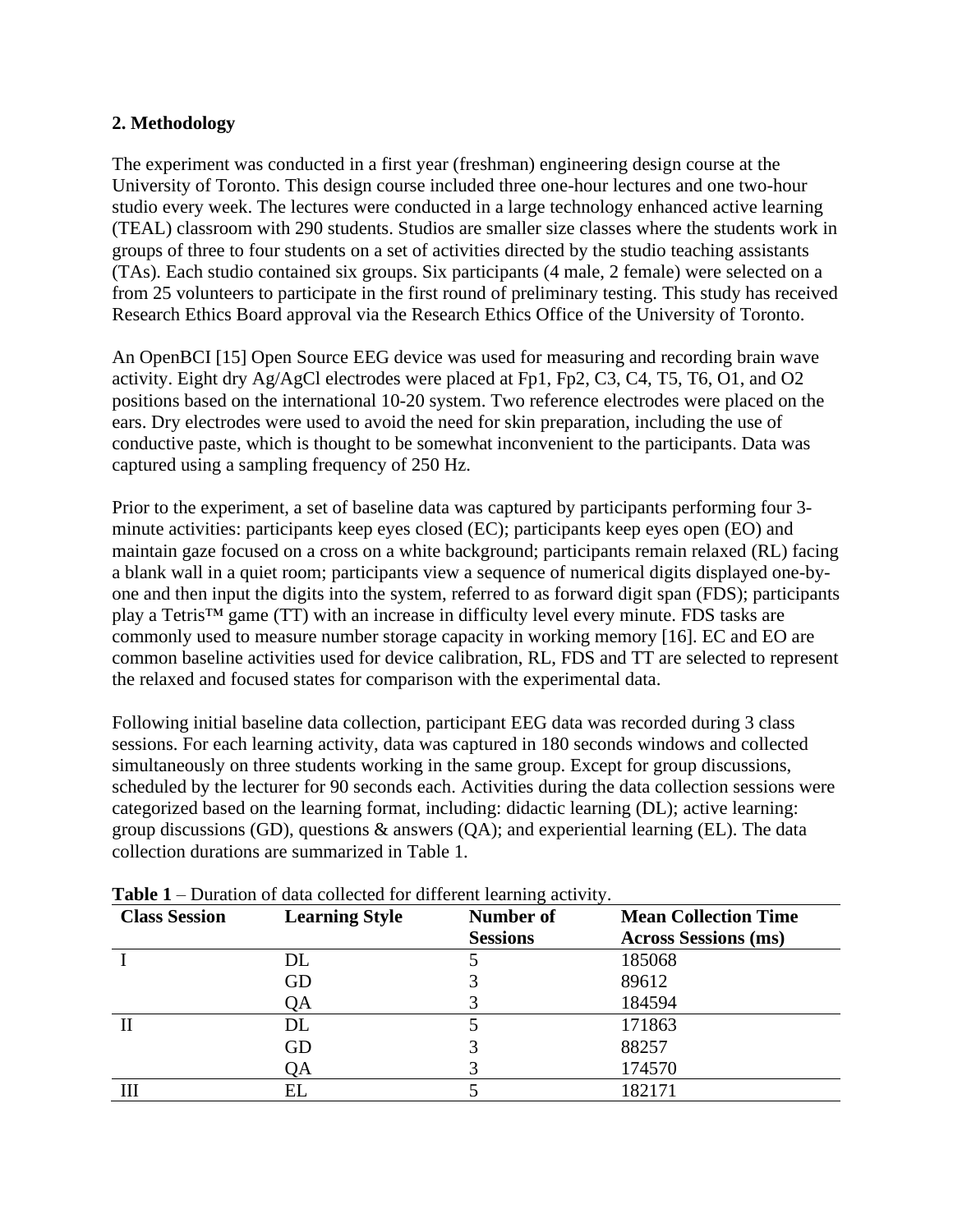After removing the noise signal, power spectral analysis was performed by applying Fast Fourier Transform to each channel. The absolute power spectral density of each wave band was calculated and compared for different activities (Figure 1). To better represent the state of the participant, 90 seconds of data following the first 30 seconds in each activity session was analyzed from the baseline data and the DL, QA, EL data; 45 seconds of data following the first 30 seconds was analyzed from the GD sessions. Channels with poor signal quality were rejected. 8 EEG channels were categorized to 4 brain lobes: frontal (Fp1, Fp2, C3, C4), left temporal (T5), right temporal (T6), occipital (O1, O2). For each learning activity and each lobe, the spectral power across all valid sessions and participants was averaged for comparison.



**Figure 1 –** Power spectrums of all 8 channels during one DL session from one participant, with scalp map showing scalp distribution of power at 6 Hz, 10 Hz, and 22 Hz

### **3. Results**

Due to both unforeseen delays and difficulties in the COVID-19 pandemic, the experiment was shortened. This has negatively influenced the sample size of this study so that, at the time of writing, data from three participants have been recorded and analyzed.

The experiential learning data was eliminated due to high noise. The participants were working in a group on a hands-on rover building project, in a busy fabrication facility environment. The amount of body movements led to poor signal quality, and it was challenging to ensure the participants were only performing experiential learning task at all the sessions in the busy environment. The average spectral power for the other three learning activities and two baseline activities are shown in Figure 2. Baseline activities RL and TT are selected to represent relaxed and focused states. Overall, alpha frequency is stronger in relaxed state and weaker in focused state. Across the learning activities, both theta and alpha power are higher across all brain lobes during GD, comparing with DL and QA.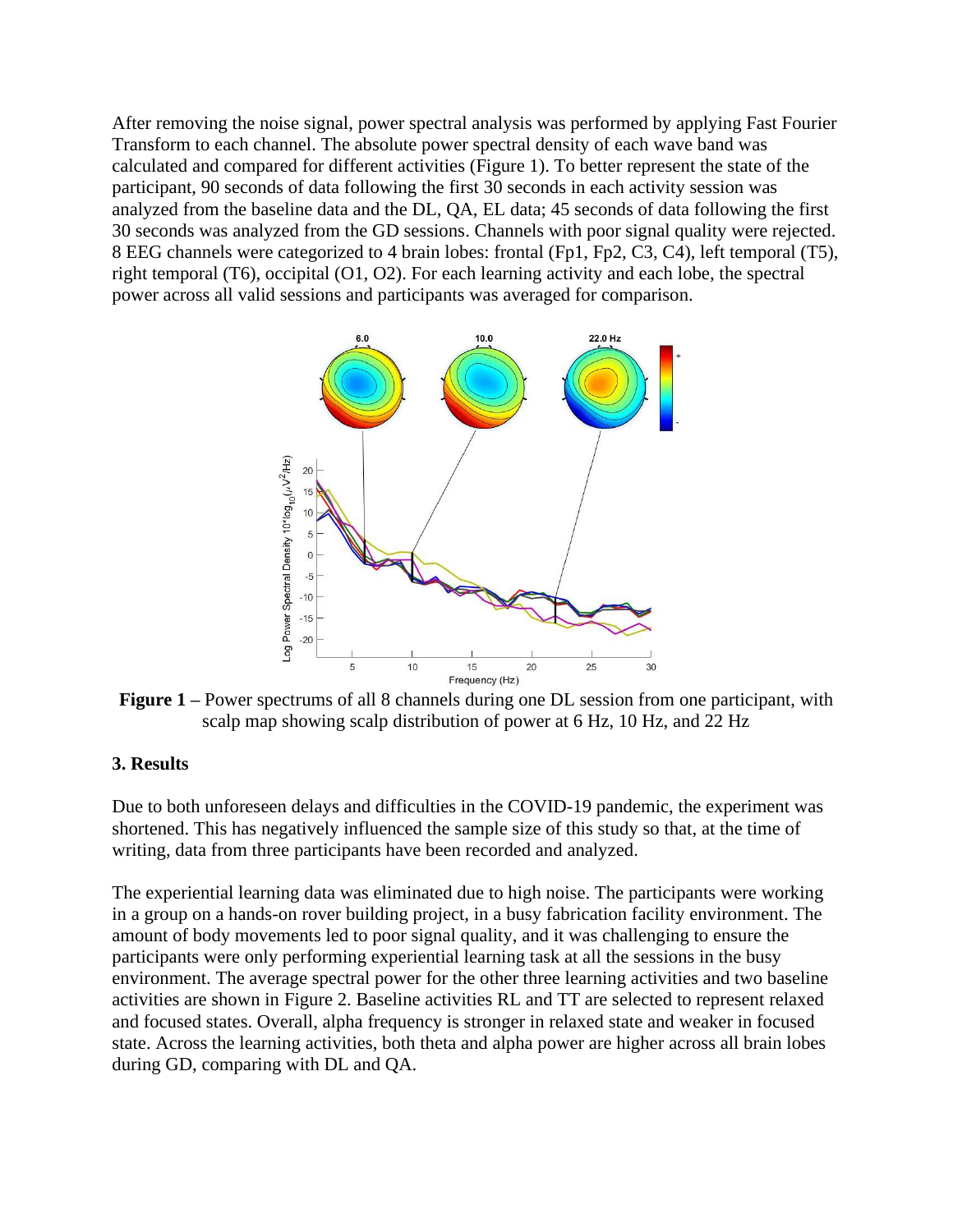

Task and Scalp Location

**Figure 2** – Average power in three frequency bins (theta, alpha, beta) in different brain lobes across three learning activities (DL, GD, QA) and two baseline activities (RL, TT)

#### **4. Discussion**

The baseline activity result shows a difference between relaxed and focused states. However, it is difficult to identify any significant trend from the power analysis on the data collected during different learning activities. This is mainly due to the following limitations listed below.

A small sample size of three participants introduces biases. In the next step of this study, a larger sample size will be used. This way an average could be taken when analyzing a general trend across a class of students engaged in the same activity at the same time. Brain to brain synchrony [5] and inter-subject correlation could also be analyzed in the future.

Averaging the spectral power across the activity sessions has its limitation. Different activity sessions have significant variation in results. As data was collected during regular in-class hours, there are many extraneous factors that could contribute to the difference in brainwave signal. Baseline data were collected in a quiet meeting room with the participant doing one single task, while in-class data were collected in a noisy and busy classroom setting, full of numerous distractions. During GD sessions, different discussion topics, high noise levels as well as many other factors beyond the researchers' control will likely have an influence on the participants' EEG signals. Additionally, the specific discussion topics across activity sessions varies, which will influence the participants concentration level. In the next step, power spectrogram will be generated with frequency versus time, in order to cross-reference the specific brain activity state and the real-world environment and activities.

Additionally, studying of an individual's focus state is challenging. Although focus state could be identified through the analysis of brainwave spectral power, in a large lecture environment, it will be challenging to identify the topic on which a participant's attention may be focused. For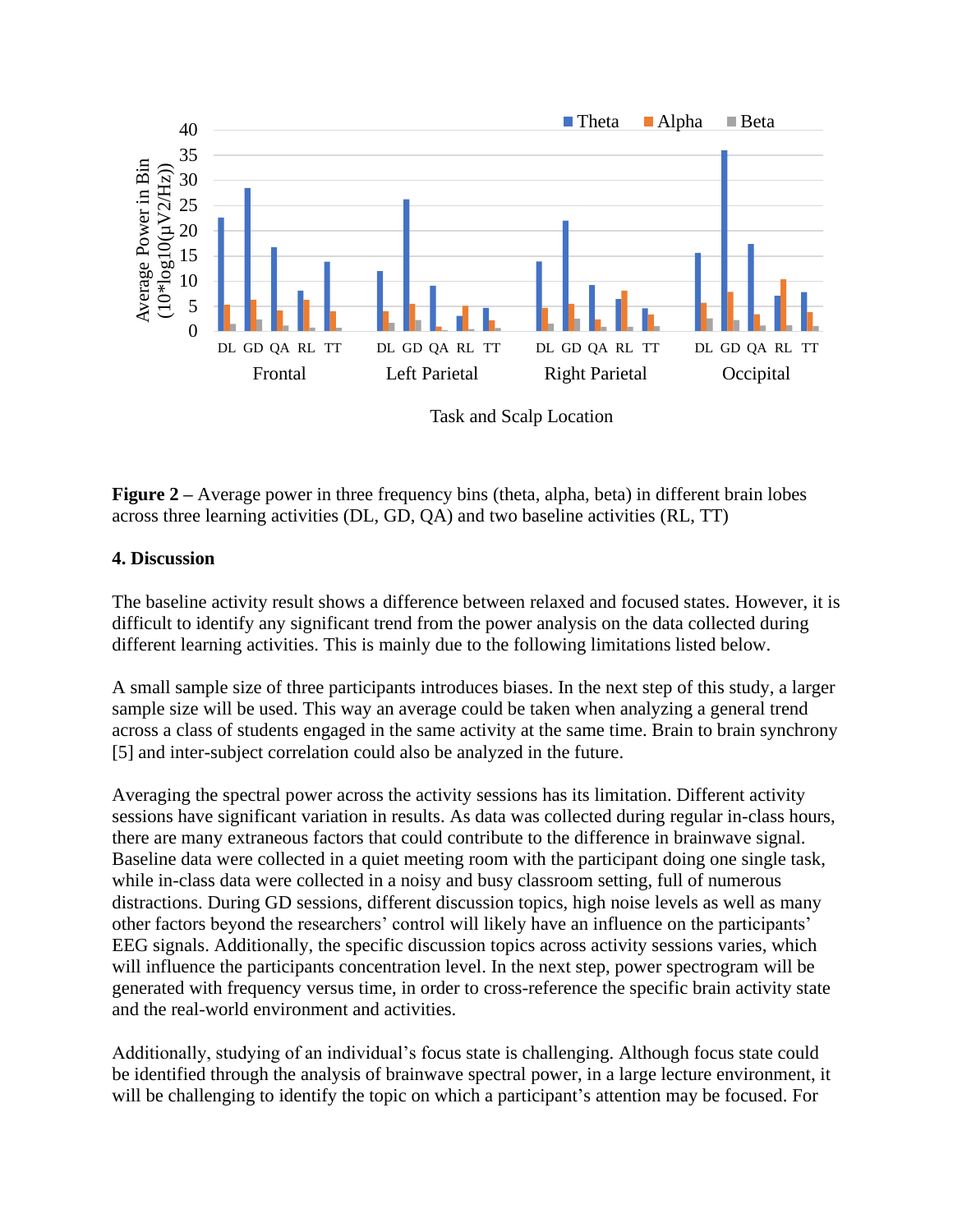example, aside from listening to the instructor, students frequently spend time on their electronic devices, or engage in quiet conversation with classmates. The researchers feel that there may be some significant value in studying the "unfocused" or "relaxed" state of students. For example, a metric of the level of unfocussed brain activity in a lecture could tell an instructor when too much time has been spent answering a particular student question, or when a favorite anecdote or recent research finding is not proving to be as engaging to the class as the instructor may believe.

## **5. Conclusion**

This preliminary study has provided insight into some of the challenges that will be faced when implementing a larger scale EEG study within a real-world learning environment. Particularly, this study has shown the challenges in identifying whether focused brain activity is in fact, focused on the "right" content, and has suggested a related avenue for future work in identifying the unfocussed EEG activity of students as a way of providing potentially valuable real-time feedback on the effectiveness of various teaching methods.